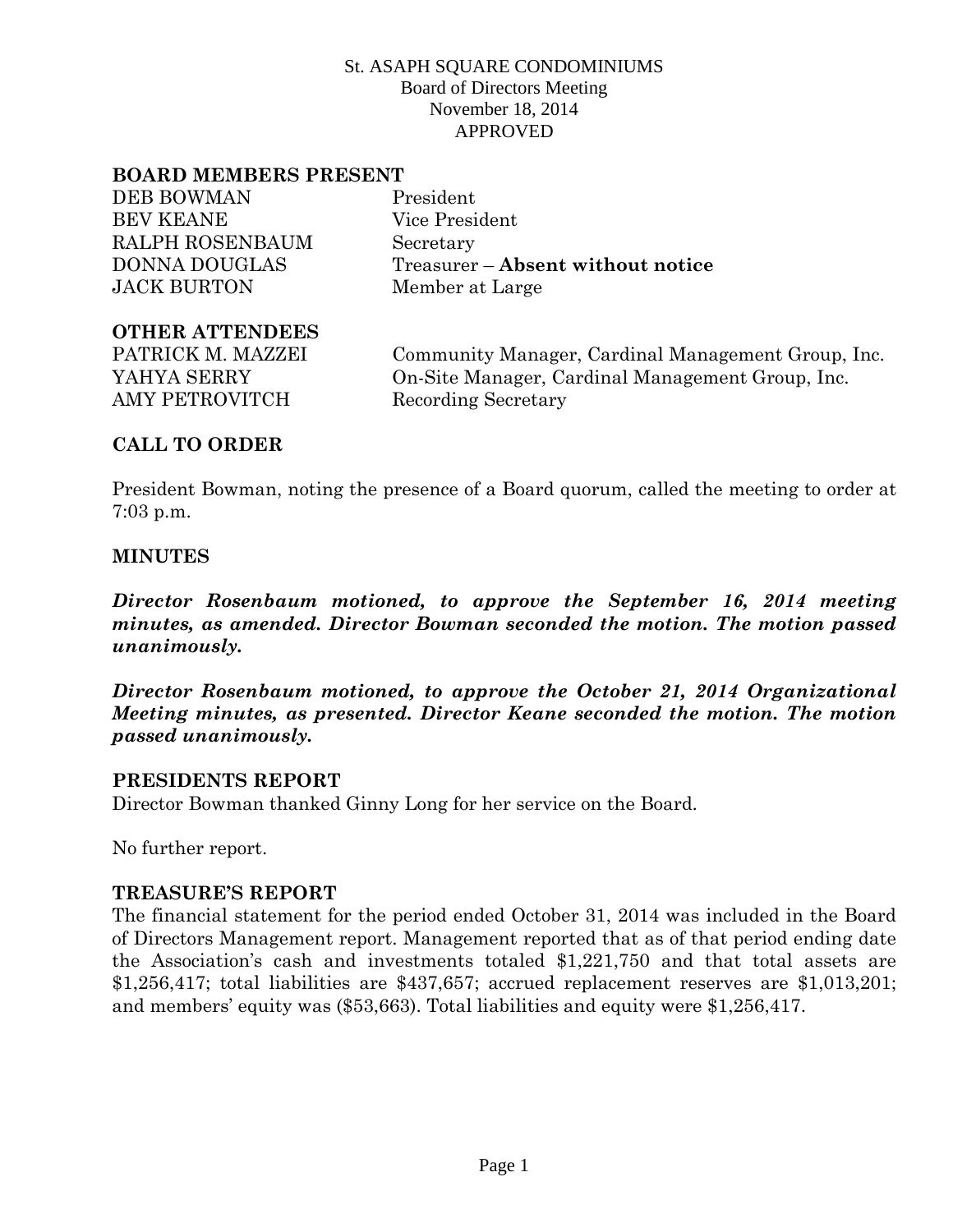### **COMMITTEE REPORTS**

City of Alexandria Director Rosenbaum reported the following:

- City advised that the bus shelter project is expected to be done in the spring.
- November 18<sup>th</sup>, the City will be presenting their Robinson Terminal project. The theme is 19th century warehouses.
- District Taco will be replacing Chicken Out.
- Harris Teeter opened.

Landscaping Director Keane reported that the committee is waiting for the date for tree work. Also, the landscaping contract is coming up for renewal.

- Newsletter President Bowman reported, on behalf of Director Long, that all newsletter submissions are due on the 25th for the November-December newsletter.
- Covenants Director Burton and Director Rosenbaum volunteered for the committee.

Decorating The committee reported the following:

- There will be an article in the newsletter for updates regarding decorating.
- The committee is checking into the cost of carpeting the hallways.
- The committee made a recommendation in regards to the gate numbers (see New Business).

Social The committee reported three (3) new people moving in (two (2) owners and one (1) renter).

# **COMMUNITY FORUM**

A homeowner advised of a 5% senior discount at Harris Teeter

A homeowner suggested removal of the containers/planters by the pool walkway, as they tend to collect water and attract mosquitos.

A homeowner advised of scraped paint by the elevator door jam on the garage level.

A homeowner inquired on who will maintain the plants in the planters, once the contract ends.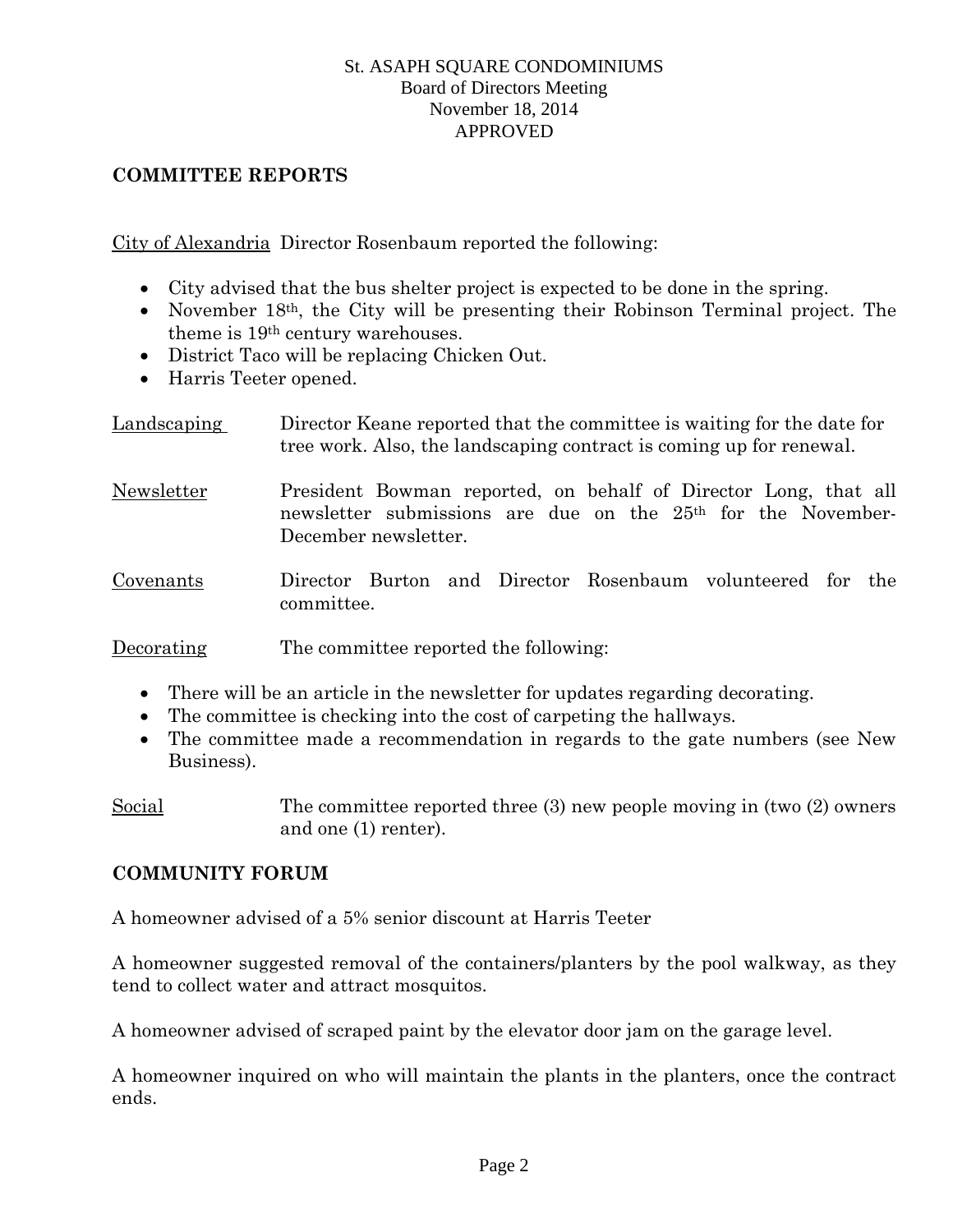Director Bowman advised that per her HVAC contractor, if you keep the door open to the unit the air circulates better so that it can work more efficiently.

### **MANAGEMENT REPORT**

Management reported that the Association's Auditors recommend the Board read to record a motion regarding the wording for the deferred assessment resolution as follows:

"The Association elects to apply all or part of the excess assessment income to the following year's assessments and that such final amount shall be at the Board's discretion."

### *Director Rosenbaum moved that the Association elects to apply all or part of the excess assessment income to the following year's assessments and that such final amount shall be at the Board's discretion. Director Burton seconded the motion. The motion passed unanimously.*

Management reported that the elevator project is coming to a conclusion. Once complete, management and the contractor will perform a final inspection walk-through to note any exceptions. Residents should report any issues as soon as possible.

Management presented a proposal from American Pool for the 2015 and 2016 seasons.

# *Director Rosenbaum moved to accept the pool contract from American Pool pending an additional statement under section 10, stating that they are responsible for cleaning the pool house and bathrooms. Director Burton seconded the motion. The motion passed unanimously.*

Management presented two proposals for the replacement of doors for units 424, 425, and 433. Management requests that the Board table this decision until they receive a third proposal from Reade Homes. The Board agreed to table.

Management presented a two year proposal from Advantage Landscaping for 2015-2017, extending from 2014 for a total of three (3) years.

# *Director Keane motioned to approve the contract from Advantage Landscaping for 2015-2017. Director Bowman seconded the motion. The motion passed unanimously.*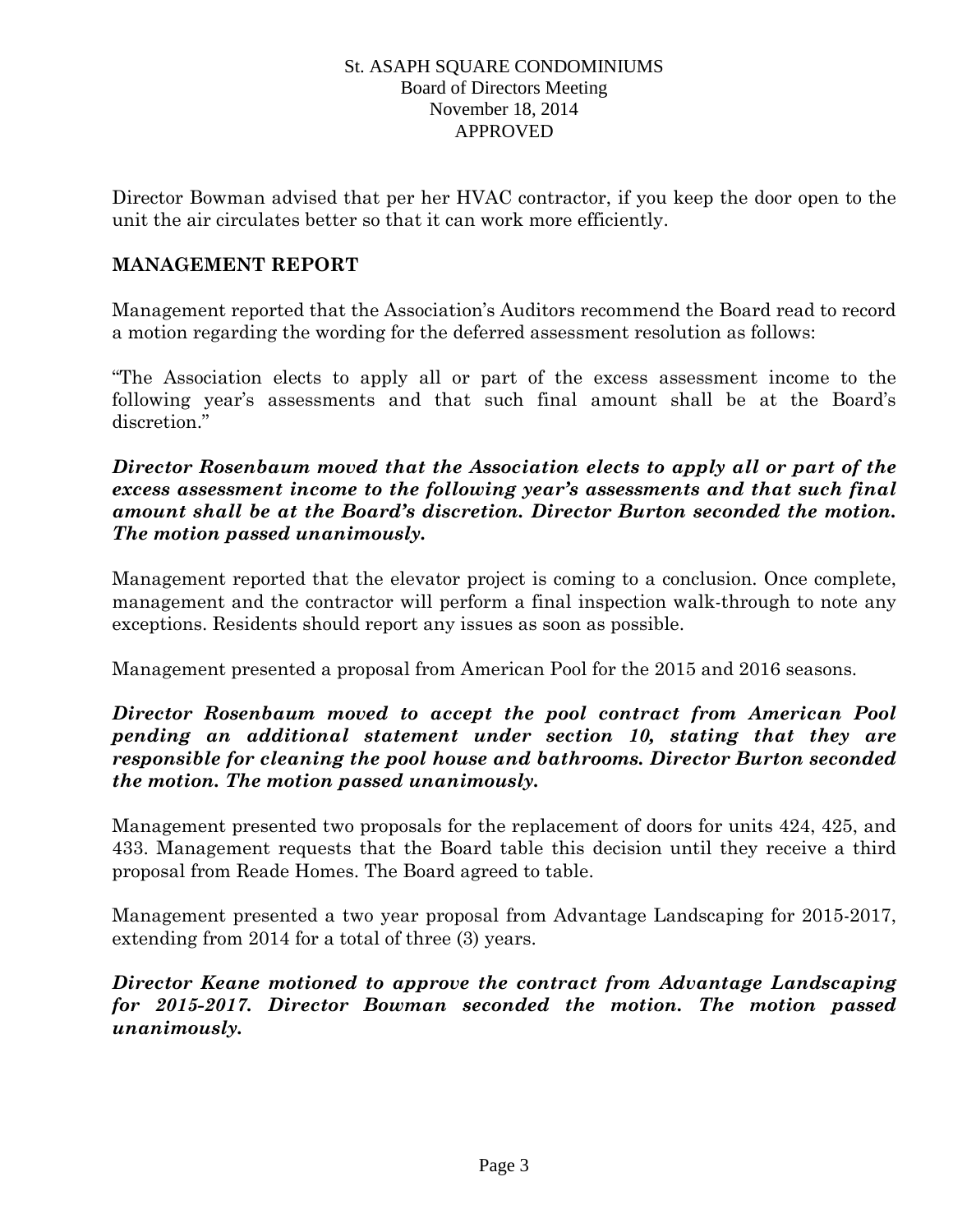# **BUILDING MANAGER'S REPORT**

Mr. Serry presented the On-Site Manager's Report. Highlights are as follows:

- The dead trees on Jefferson St. have been removed.
- The sidewalk root issue on Prince St has been addressed.
- Another leak from unit 434 was reported, which affected unit 333.
- Hot water heater flood in unit 410, which affected units 309 & 211.
- Two units had sink back-up issues on the first floor.
- Common area unit water shut-off valves have been replaced.
- American Water replaced the water meter.
- Ice melt has been ordered and snow blower serviced for the winter season.
- Maria Lopez has been replaced by Veronica Reyes for cleaning services, per DMA.

#### **Miscellaneous:**

Management requested contact information updates from the Board.

#### **Unfinished Business**

The following motions were read to record:

# *Director Keane motioned to cancel the flower lobby contract from Plantations Inc. Director Rosenbaum seconded the motion. The motion passed unanimously.*

Management discussed dryer vent inspections. The Board requested a letter be sent to all owners reminding them of their responsibility to have their dryer vents/ducts cleaned. An article will also be added to the newsletter.

### **New Business**

The Decorating Committee made a recommendation for the purchase of 46 brass gate numbers at a maximum price of \$205.

# *Director Keane motioned to purchase 46 brass numbers. Director Rosenbaum seconded the motion. The motion passed unanimously.*

Management presented a request for kitchen renovations and new windows for unit 418.

# *Director Rosenbaum motioned to approve of the proposed kitchen renovations to unit 418. Director Bowman seconded the motion. The motion passed unanimously.*